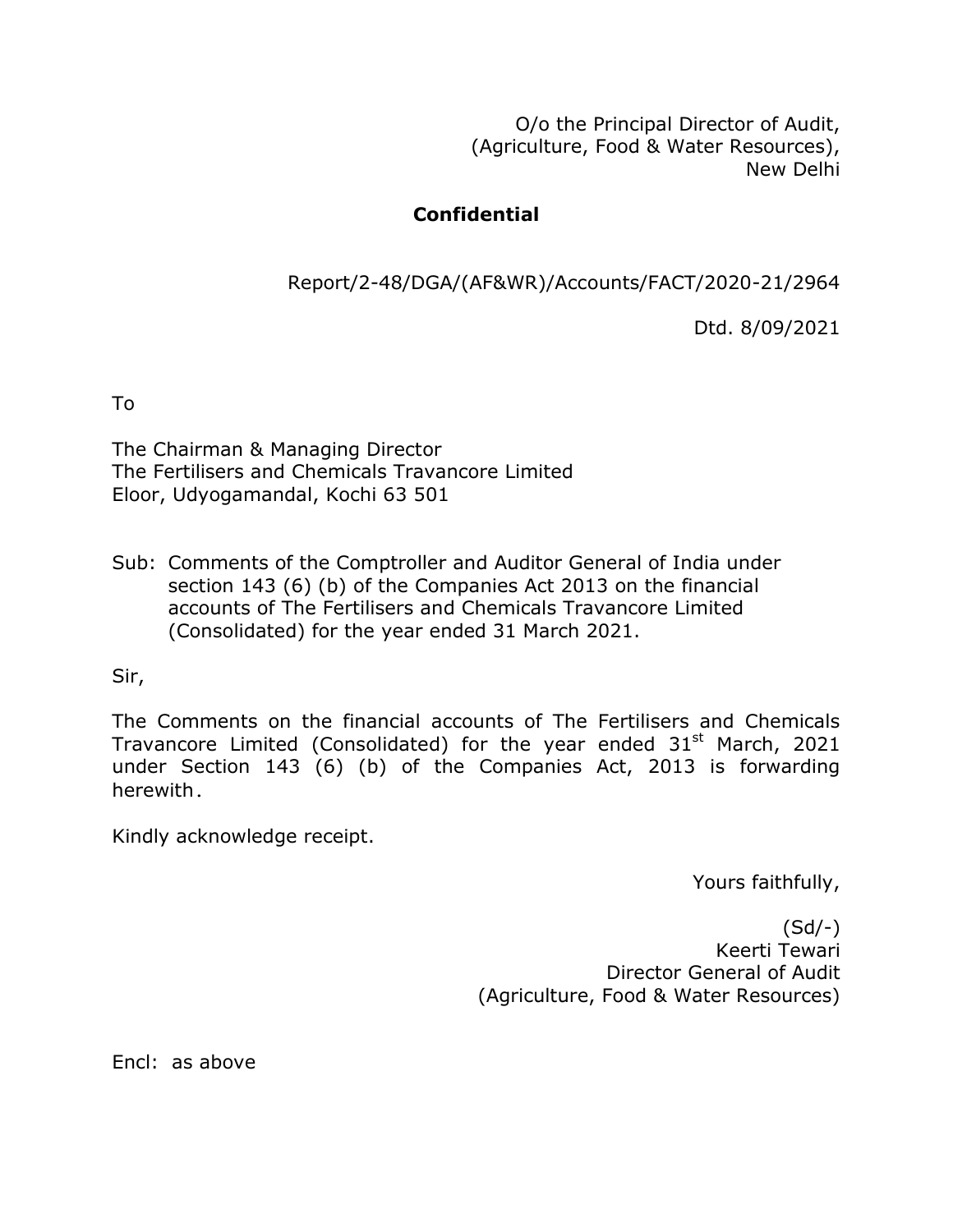#### **COMMENTS OF THE COMPTROLLER AND AUDITOR GENERAL OF INDIA UNDER SECTION 143(6)(b) READ WITH SECTION 129(4) OF THE COMPANIES ACT, 2013 ON THE CONSOLIDATED FINANCIAL STATEMENTS OF THE FERTILISERS AND CHEMICALS TRAVANCORE LIMITED FOR THE YEAR ENDED 31 MARCH 2021**

The preparation of consolidated financial statements of The Fertilisers and Chemicals Travancore Limited, Udyogamandal for the year ended 31 March 2021 in accordance with the financial reporting framework prescribed under the Companies Act, 2013 (Act), is the responsibility of the management of the company. The statutory auditor appointed by the Comptroller and Auditor General of India under section 139(5) read with section 129(4) of the Act is responsible for expressing opinion on the financial statements under section 143 read with section 129(4) of the Act based on independent audit in accordance with the standards on auditing prescribed under section 143(10) of the Act. This is stated to have been done by him vide his Audit Report dated 18 June 2021.

I, on the behalf of the Comptroller and Auditor General of India, have conducted a supplementary audit under section 143(6)(a) read with section 129(4) of the Act of the consolidated financial statements of The Fertilisers and Chemicals Travancore Limited, Udyogamandal for the year ended 31 March 2021. We conducted a supplementary audit of the financial statements of The Fertilisers and Chemicals Travancore Ltd, Udyogamandal and FACT-RCF Building Products Limited for the year ended on that date. Further, section 139 (5) and 143 (6)(a) of the Act are not applicable to Kerala Enviro Infrastructure Limited being private entity for appointment of their Statutory Auditor and for conduct of supplementary audit. Accordingly, Comptroller and Auditor General of India has neither appointed the Statutory Auditors nor conducted the supplementary audit of the Company. This supplementary audit has been carried out independently without access to the working papers of the statutory auditors and is limited primarily to inquiries of the statutory auditors and company personnel and a selective examination of some of the accounting records.

Based on my supplementary audit, I would like to highlight the following significant matters under section 143(6)(b) read with section 129(4) of the Act which have come to my attention and which in my view are necessary for enabling a better understanding of the consolidated financial statements and the related audit report:

## **A. Comments on Disclosure**

#### **(I) Note 42: Disclosure under Ind AS 24 on related party transactions**

Department of Fertilisers, Govt of India, had accorded the approval (16 November 2018) to The Fertilisers and Chemicals Travancore Limited (FACT) for additional investment of Rs. 2,925 lakh to the equity share capital of FACT-RCF-Building Products Limited (FRBPL).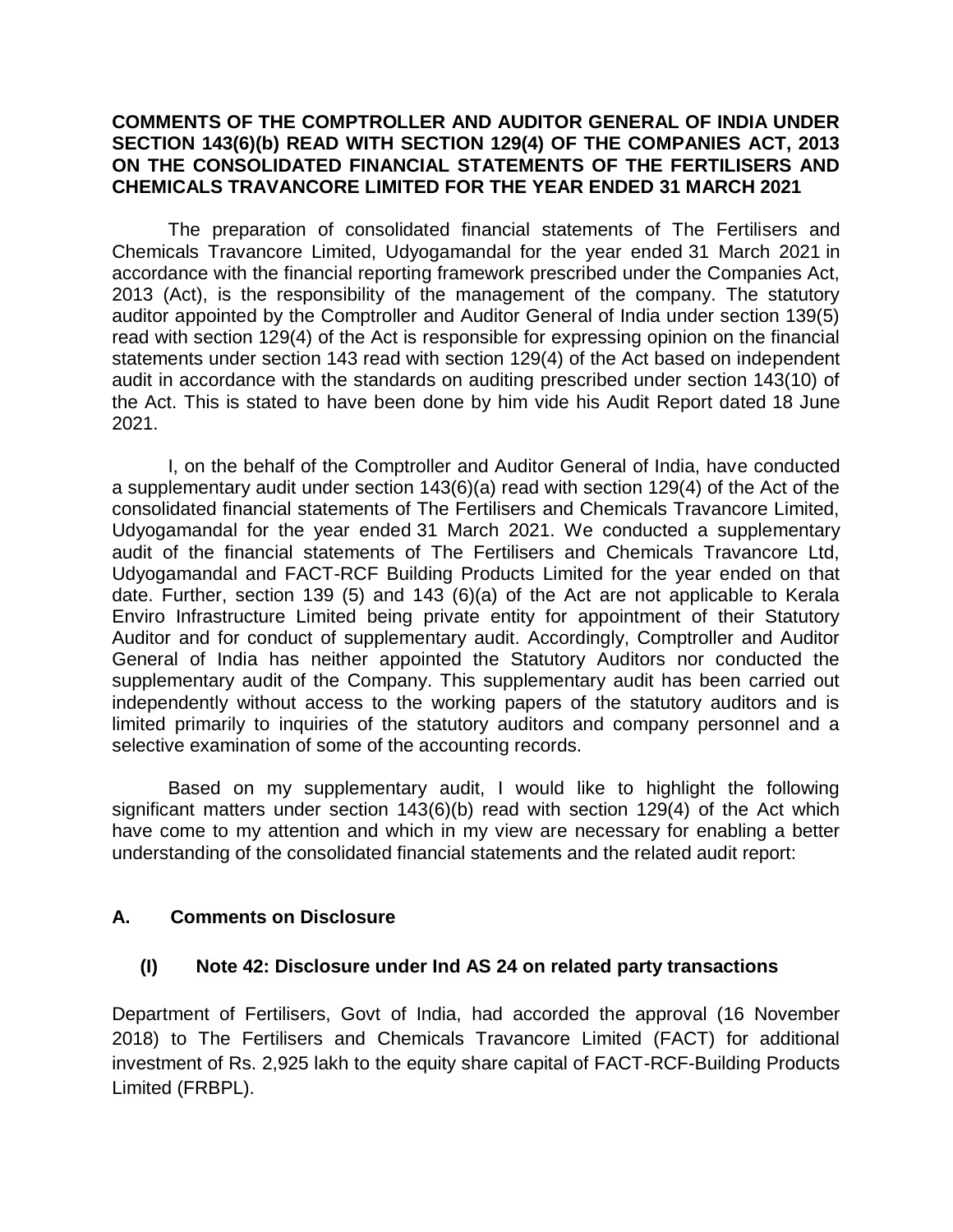FRBPL is a joint venture between the FACT Limited and Rashtriya Chemicals & Fertilisers Limited. The FACT Limited in its 75<sup>th</sup> Annual General Meeting approved the additional investment in FRBPL.. Against approval received for Rs. 2,925 lakh, FRBPL. had issued equity shares amounting to Rs. 1,518 lakh towards gypsum supplied and other services provided by the FACT Limited during the period from 2010-2013. Equity Shares amounting to Rs.1,168 lakh against which gypsum and other services provided by the FACT Limited during 2014-2020, are pending for allotment by FRBPL. Further, supply of gypsum from FACT amounting to Rs.239 lakh is still pending as on 31 March 2021 to complete the above additional investment.

This comment was also included in the audit certificate for the year ended 31 March 2020. However, corrective action has not been taken by the FACT Limited.

### **(II) Note 43: Financial reporting of Interest in Joint venture**

As per Para 2 of Part III of Division II of Schedule III of the Companies Act, 2013, pertaining to General Instructions for the preparation of Consolidated Financial Statements, details pertaining to parent Company and its subsidiaries/Joint Ventures is to be disclosed by the Company in its Consolidated Financial statements. However, details of the parent company i.e. FACT Limited has not been included in Note-43 of Notes to Financial Statements. Thus, the disclosure in Note 43 is deficient to the extent.

This comment was also included in the audit certificate for the year ended 31 March 2020. However, corrective action has not been taken by the FACT Limited.

> **For and on the behalf of the Comptroller & Auditor General of India**

 **Place: New Delhi Date: 07.09.2021** 

> **(Sd/-) Keerti Tewari Director General of Audit (AF & WR) (Agriculture, Food & Water Resources) New Delhi**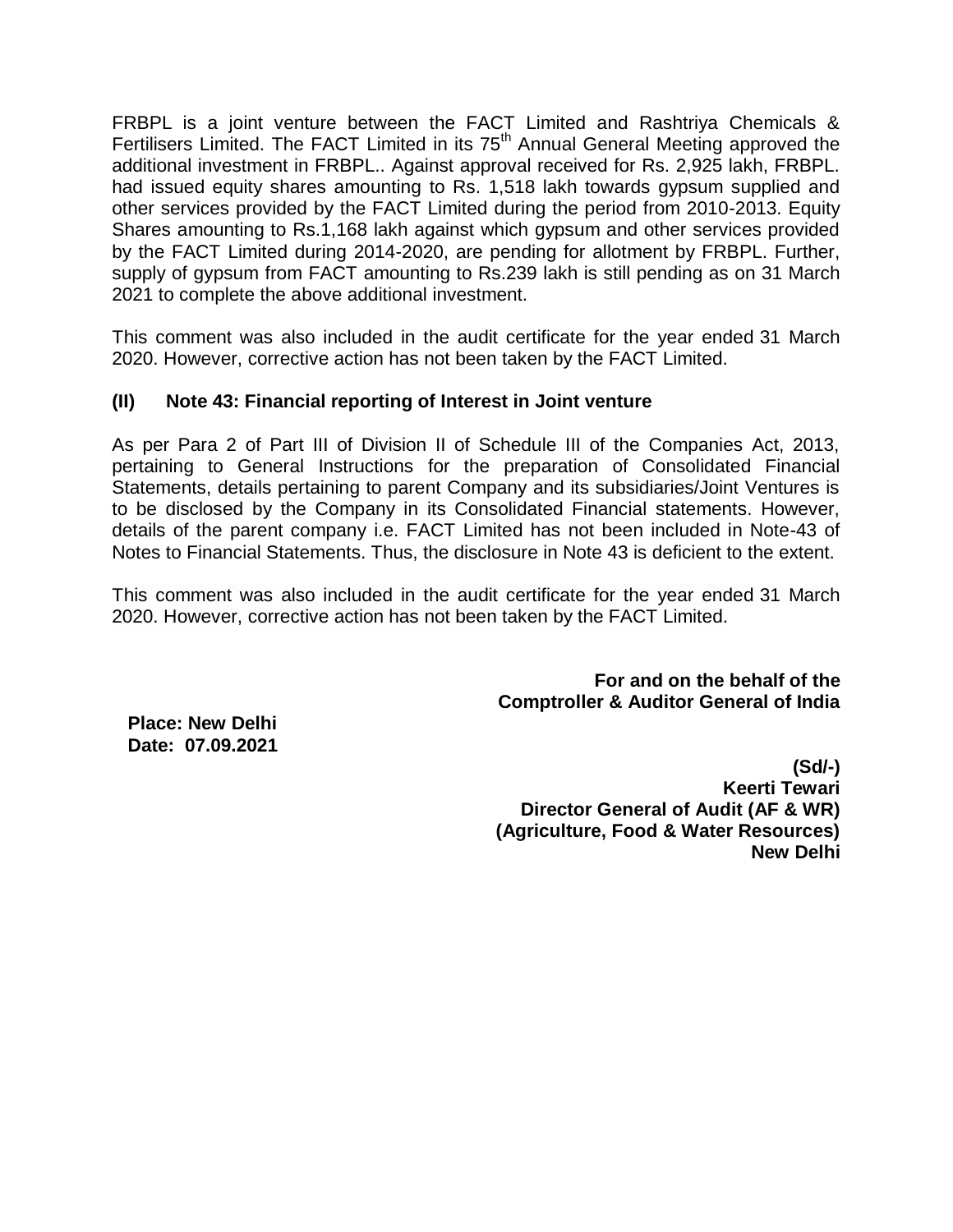#### **REPLIES TO THE COMMENTS OF THE COMPTROLLER AND AUDITOR GENERAL OF INDIA UNDER SECTION 143(6)(b) OF THE COMPANIES ACT, 2013 ON THE FINANCIAL STATEMENTS OF THE FERTILISERS AND CHEMICALS TRAVANCORE LIMITED (CONSOLIDATED) FOR THE YEAR ENDED 31st MARCH 2021**

| <b>Comments of C &amp; AG</b>                                                                                                                                                                                                                                                                                                                                                                                                                                                                                                                                                                                                                                                                                                                                                                                | <b>Reply</b>                                                                                                                                                                                                                                                                                                                                                                                                                                                                                                                                                                                                                                                                                                                                                  |
|--------------------------------------------------------------------------------------------------------------------------------------------------------------------------------------------------------------------------------------------------------------------------------------------------------------------------------------------------------------------------------------------------------------------------------------------------------------------------------------------------------------------------------------------------------------------------------------------------------------------------------------------------------------------------------------------------------------------------------------------------------------------------------------------------------------|---------------------------------------------------------------------------------------------------------------------------------------------------------------------------------------------------------------------------------------------------------------------------------------------------------------------------------------------------------------------------------------------------------------------------------------------------------------------------------------------------------------------------------------------------------------------------------------------------------------------------------------------------------------------------------------------------------------------------------------------------------------|
| <b>Comments on Disclosure</b><br>А.<br>(I) Note 42: Disclosure under Ind AS<br>24 on related party transactions<br>Department of Fertilisers, Govt of India,<br>accorded the<br>had<br>approval<br>(16<br>November 2018) to The Fertilisers and<br>Chemicals Travancore Limited (FACT)<br>for additional investment of Rs. 2,925<br>lakh to the equity share capital of FACT-<br>RCF-Building Products Limited (FRBPL).<br>FRBPL is a joint venture between the<br><b>FACT Limited and Rashtriya Chemicals</b><br>& Fertilisers Limited. The FACT Limited<br>in its 75 <sup>th</sup> Annual General Meeting                                                                                                                                                                                                  | In order to comply with the observations<br>of C&AG in Audit certificate for the year<br>ended 31 <sup>st</sup> March 2020, details relating to<br>supply of Gypsum from FACT pending as<br>on 31 <sup>st</sup> March, 2021 to complete the<br>additional investment, and the amount<br>outstanding from FRBL, the investment in<br>equity share capital, share application<br>money pending for allotment etc. are<br>shown in note No. 5, note No.26 and note<br>No. 42 to the financial statements.<br>Provision has already been created<br>against the<br>entire investment<br>and<br>receivables in FRBL in the books of<br>accounts of FACT. Therefore, the equity<br>shares pending allotment by FRBL has<br>no impact on the financial statements of |
| approved the additional investment in<br>FRBPL. Against approval received for<br>Rs. 2,925 lakh, FRBPI. had issued<br>equity shares amounting to Rs. 1,518<br>lakh towards gypsum supplied and other<br>services provided by the FACT Limited<br>during the period from 2010-2013. Equity<br>Shares amounting to Rs.1,168 lakh<br>against which gypsum and other<br>services provided by the FACT Limited<br>during 2014-2020, are pending for<br>allotment by FRBPL. Further, supply of<br>gypsum from FACT amounting to Rs.239<br>lakh is still pending as on 31<br>March<br>2021 to complete the above additional<br>investment.<br>This comment was also included in the<br>audit certificate for the year ended 31<br>March 2020. However, corrective action<br>has not been taken by the FACT Limited. | FACT.                                                                                                                                                                                                                                                                                                                                                                                                                                                                                                                                                                                                                                                                                                                                                         |